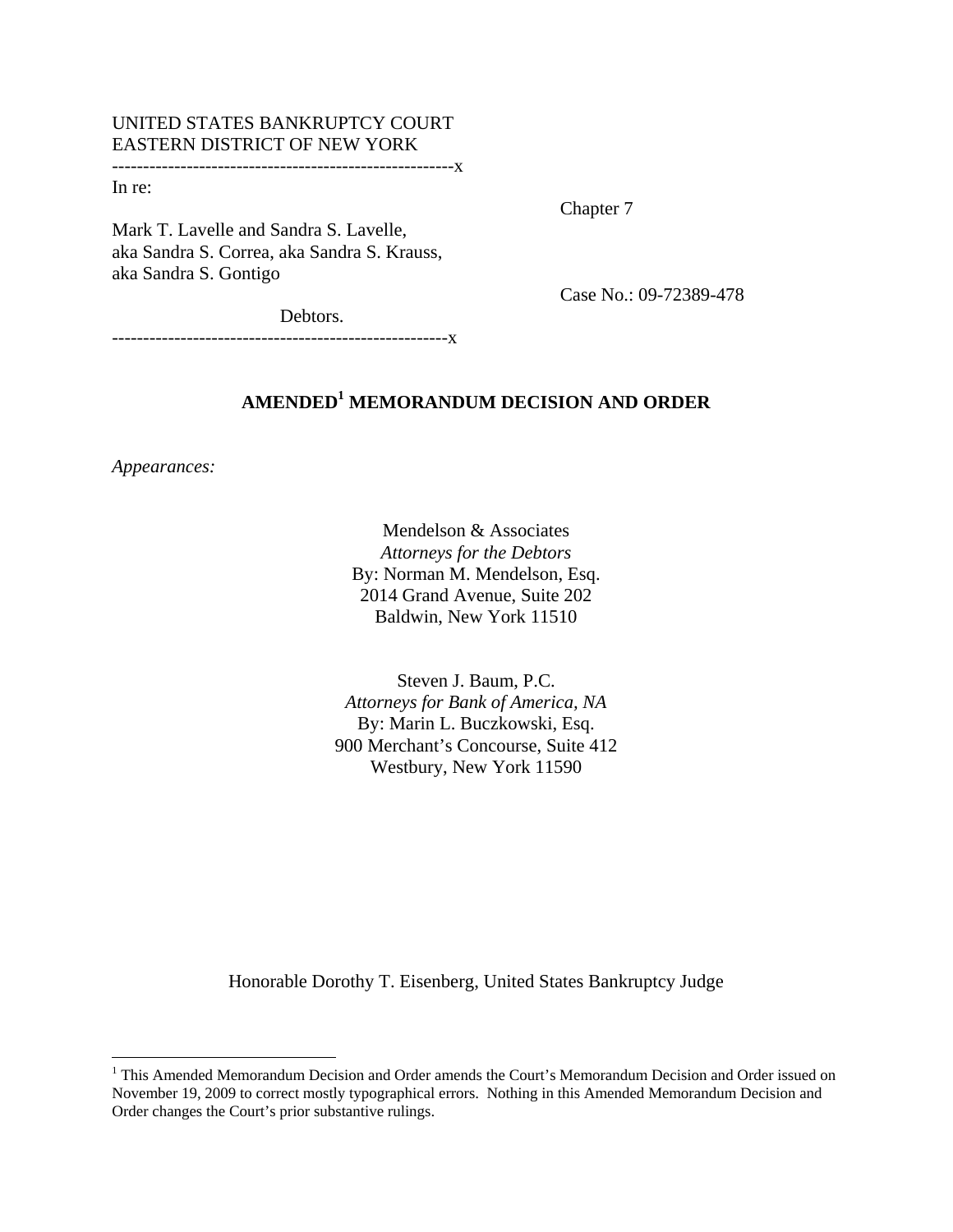Before the Court is the Debtors' cross-motion to void the lien of the second mortgagee against the Debtors' real property. At issue is whether a second mortgage that is wholly unsecured by virtue of the first mortgage exceeding the value of the property may be "stripped off" pursuant to 11 U.S.C. 506(d). The Court has jurisdiction pursuant to 28 U.S.C. § 1334(a) and (b). This contested matter is a core proceeding under 28 U.S.C. § 157(b)(2)(A), (K), and (O) and 11 U.S.C. §§ 105(a) and 506. The following constitutes the Court's finding of fact and conclusions of law.

#### FACTS

The Debtors filed for bankruptcy relief under chapter 7 of the Bankruptcy Code on April 9, 2009. The Debtors obtained their discharge on July 8, 2009.

The Debtors reside at a home in Levittown, New York (the "Property"). The Property is owned by the debtor husband. The Debtors listed the Property in their Schedules A and D to the bankruptcy petition as having a value of \$400,000. The Debtors listed a first mortgage against the Property held by Bank of America, N.A. ("BOA") in the amount of \$411,183 on the petition date and a second mortgage also held by Bank of America in the amount of \$9,904. As of May 2009, the outstanding balance on the second mortgage has grown to \$10,127.99.

On May 12, 2009, BOA filed a motion seeking relief from stay, based on their second mortgage lien, in order to commence foreclosure proceedings on the basis that, *inter alia*, the Debtors have no equity in the Property. On June 1, 2009, the Debtors filed opposition to the motion for relief from stay and a cross motion seeking to avoid Bank of America's second lien on the basis that under 11 U.S.C. § 506(a), a creditor has a secured claim only to the extent of the value of its collateral and an unsecured claim for the balance. Because the second mortgage is fully unsecured, no one challenges the fact that there is no value in the property beyond the first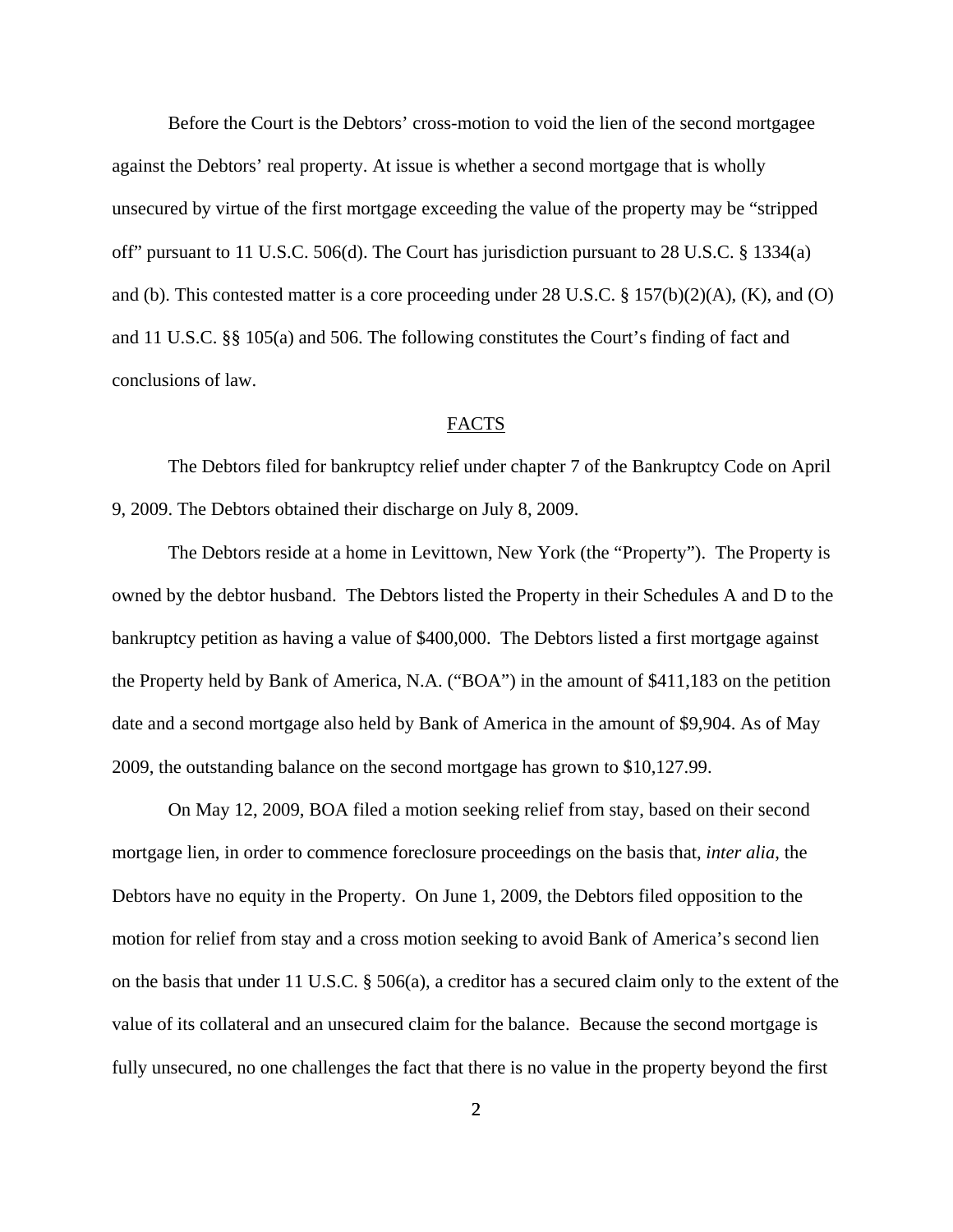mortgage lien as of the date of the filing of the petition. The Debtors argue that the lien is not an allowed secured claim and thus, under § 506(d), such an unsecured claim is not a lien against the property and, therefore, such lien is void. Although this is a chapter 7 case, the Debtors argue that the ability of the Court to modify wholly unsecured liens against a debtor's residence in a chapter 13 case under 11 U.S.C. § 1322(b)(2) should be extended to chapter 7 cases because (1) there is no reason why unsecured liens can only be "stripped off" in a chapter 13 case and not in a chapter 7 and (2) the Debtors could obtain such relief by putting the Property into foreclosure and then immediately filing a chapter 13 case to achieve the same result.

Bank of America filed opposition to the Debtors' cross-motion on July 30, 2009. A hearing was held on September 22, 2009. At the hearing, the Debtors concede that notwithstanding their cross-motion, the automatic stay did not apply to Bank of America's attempts to proceed with a foreclosure sale because the automatic stay terminated upon the Debtors obtaining their discharge of debt on July 8, 2009. Bank of America is awaiting this Court's decision as to whether this wholly unsecured lien can be "stripped off".

### **DISCUSSION**

The Court notes that the Debtors' application should have been brought as an adversary proceeding rather than by motion, as Rule 7001(2) of the Federal Rules of Bankruptcy Procedures provides that an adversary proceeding includes "a proceeding to determine the validity, priority, or extent of a lien or other interest in property, other than a proceeding under Rule 4003(f)."

Notwithstanding the inappropriate form of the application for the relief sought, the Debtors seek to avoid BOA's wholly unsecured second mortgage lien on the Property based upon 11 U.S.C. §§ 506 (a) and (d). In effect, the Debtors are objecting to the claim filed and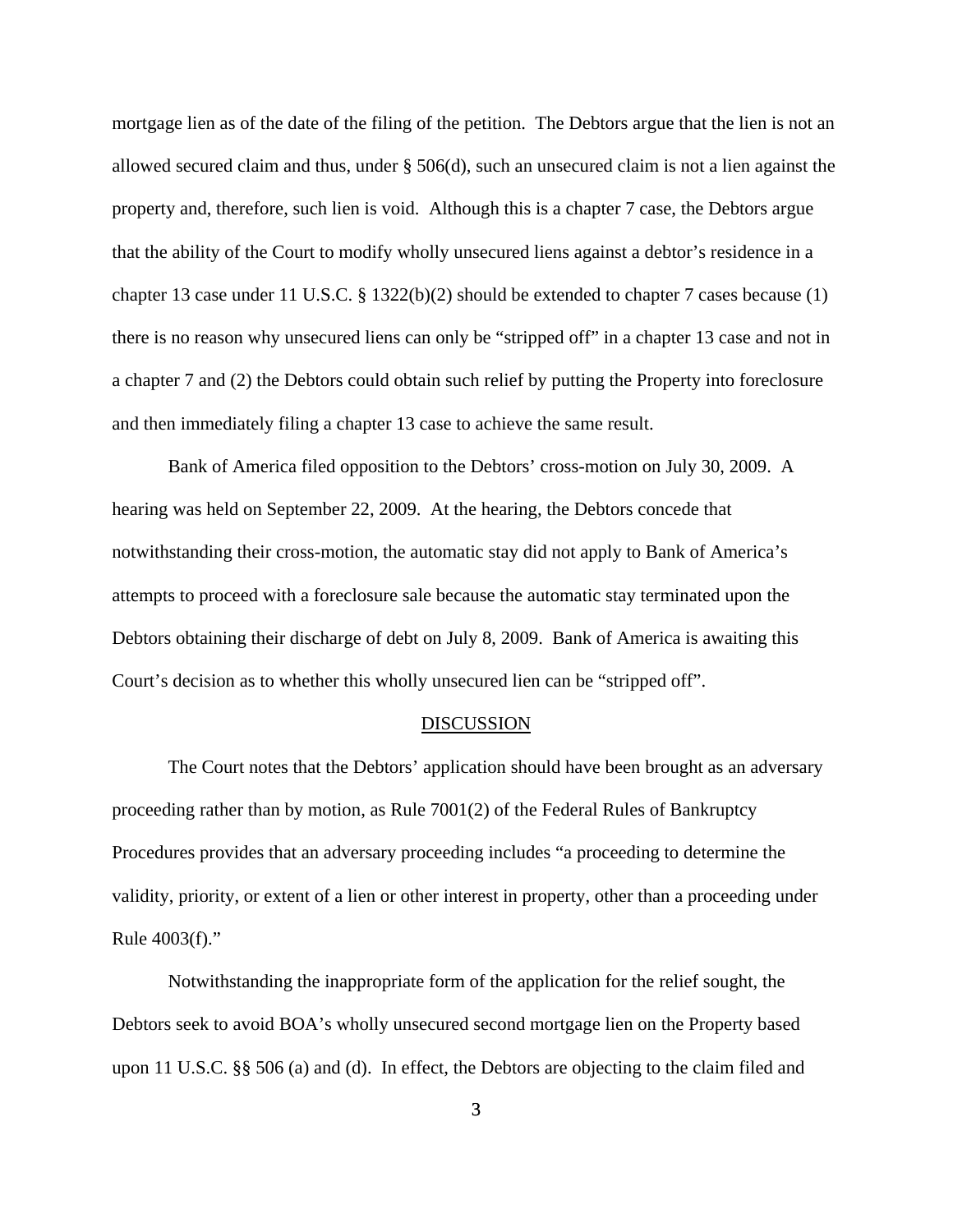seek a determination that the claim should not be allowed as a secured claim, but should be

allowed only as an unsecured claim.

. . .

Section 506 provides in relevant part:

(a)(1) An allowed claim of a creditor secured by a lien on property in which the estate has an interest... is a secured claim to the extent of the value of such creditor's interest in the estate's interest in such property and is an unsecured claim to the extent that the value of such creditor's interest is less than the amount of such allowed claim. Such value shall be determined in light of the purpose of the valuation and of the proposed disposition or use of such property, and in conjunction with any hearing on such disposition or use or on a plan affecting such creditor's interest."

(d) To the extent that a lien secures a claim against the debtor that is not an allowed secured claim, such lien is void, unless – (1) such claim was disallowed only under section 502(b)(5) or 502(e) of this title; or (2) such claim is not an allowed secured claim due only to the failure of any entity to file a proof of such claim under section 501 of this title.

11 U.S.C. §§ 506 (a)(1), (d)(1-2). None of the exceptions to § 506(d) are applicable in this case.

The issues before the Court are: (1) whether BOA's mortgage lien is an allowable

secured claim; and (2) if it is not an allowed secured claim, can the lien be stripped off as a

secured claim pursuant to sections 506(a) and 506(b).

Section 502 provides in relevant part:

(a) A claim or interest, proof of which is filed under section 501 of this title, is deemed allowed, unless a party in interest, including a creditor of a general partner in a partnership that is a debtor in a case under chapter 7 of this title, objects.

(b) Except as provided in subsections  $(e)(2)$ ,  $(f)$ ,  $(g)$ ,  $(h)$  and  $(i)$  of this section, if such objection to a claim is made, the court, after notice and a hearing, shall determine the amount of such claim in lawful currency of the United States as of the date of the filing of the petition, and shall allow such claim in such amount, except to the extent that--

(b)(1) [S]uch claim is unenforceable against the debtor and property of the debtor, under any agreement or applicable law for a reason other than because such claim is contingent or unmatured.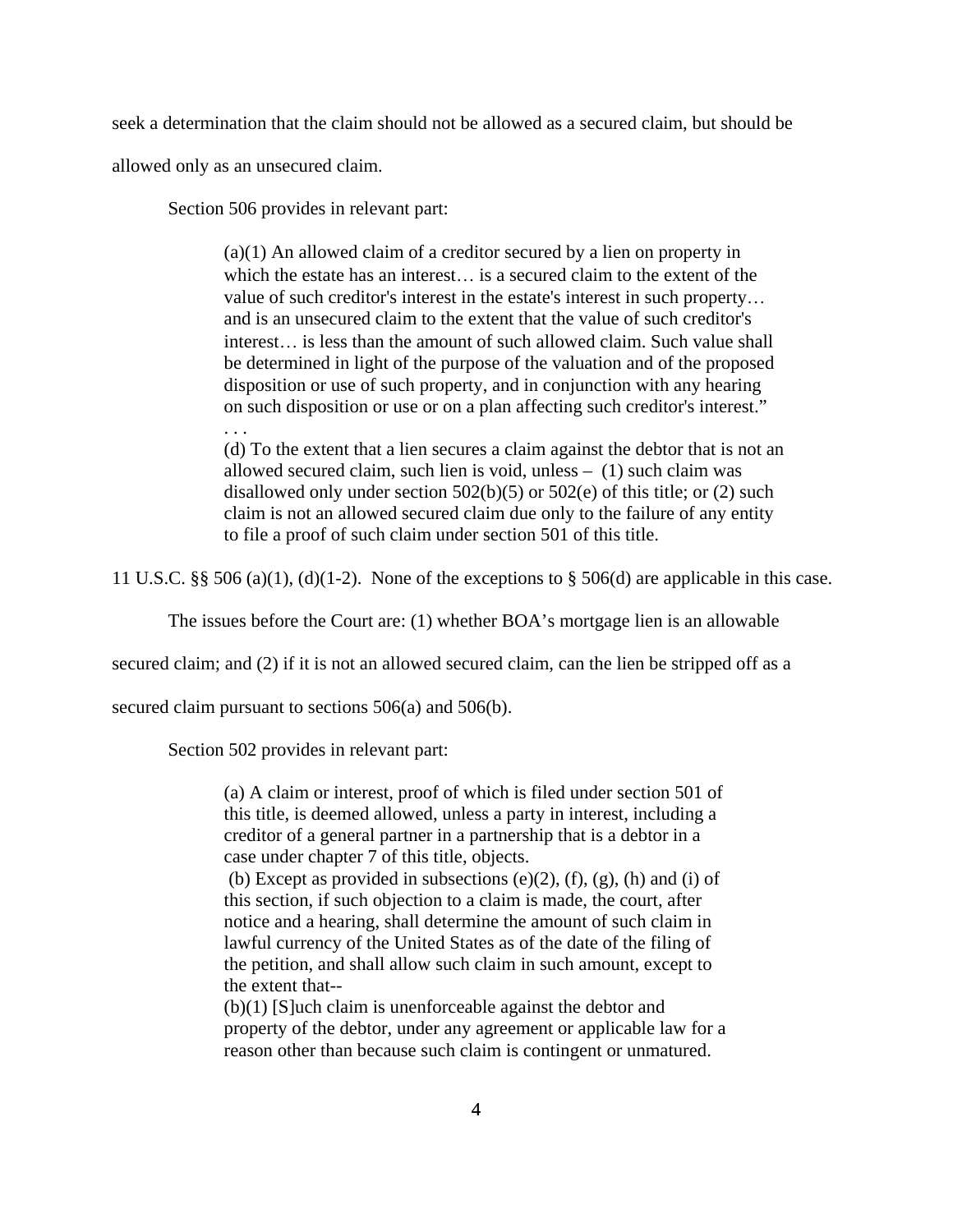#### 11 U.S.C. §§502 (a)-(b)(1).

The Debtors argue that because a creditor's lien on property is secured only to the extent of the value of such creditor's interest where the creditor is wholly unsecured under § 506(a), then such lien is void under § 506(d), because it is not an "allowed secured claim." BOA's response relies on the U.S. Supreme Court's decision in *Dewsnup v. Timm,* 502 U.S. 410 (1992).

 After § 506 was enacted into the Bankruptcy Code in 1984, courts generally held that "the plain language of § 506(a) meant that a creditor held a secured claim for the amount of the lien up to the value of the collateral and an unsecured claim for any amount of the lien over the amount of the value of the collateral." *In re Smith*, 247 B.R. 191, 195 (W.D. Va. 2000) (quoting *Crossroads of Hillsville v. Payne*, 179 B.R. 486, 490 (W.D. Va. 1995)). These courts further held that according to the plain language of § 506(d), the unsecured portion of a creditor's lien is to be voided. See *In re Folendore*, 862 F.2d 1537 (11th Cir. 1989); *In re Mays*, 85 B.R. 955 (Bankr. E.D. Pa. 1988); *In re Lindsey*, 823 F.2d 189 (7th Cir. 1987); *In re O'Leary*, 75 B.R. 881 (Bankr. D. Or. 1987). When a lien is voided, any post-petition property appreciation inures to the benefit of the debtor under bankruptcy fresh start principles. See *In re Crouch*, 76 B.R. 91 (Bankr. W.D. Va. 1987).

#### *Analysis of Dewsnup*

In *Dewsnup,* the only mortgage on debtor's property was partially secured. The issue in that case was whether it was proper to strip off the unsecured portion of the claim held by the mortgagee. The Court held that there is ambiguity in the text, and it is uncertain whether the words "allowed secured claim" in § 506(d) has the same meaning as in § 506(a). *Id.* at 417. Given such ambiguity, the Court was not convinced that Congress intended to depart from the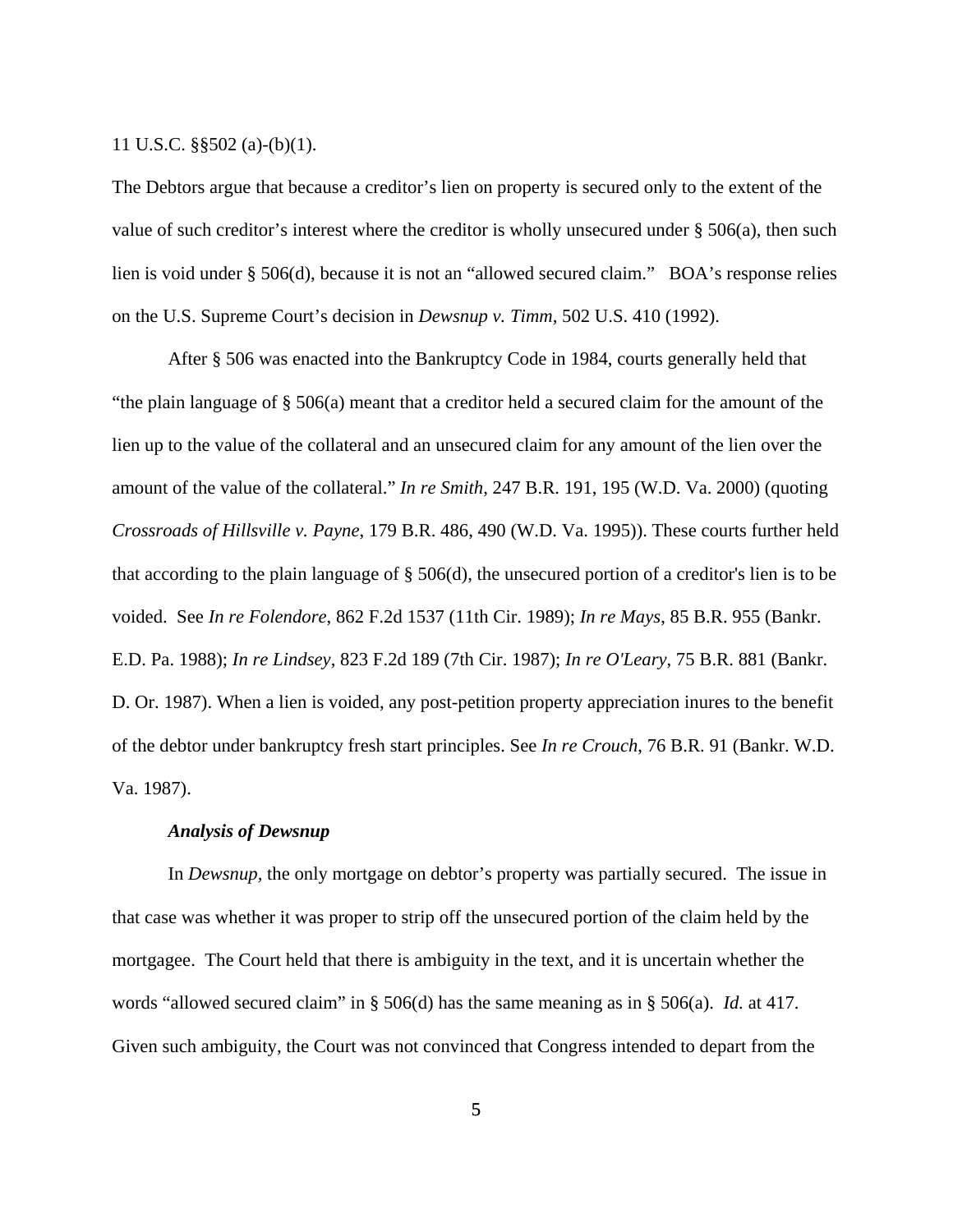pre-Bankruptcy Code rule that liens pass through bankruptcy unaffected. *Id.* In a majority opinion, the Supreme Court held that § 506(d) did not apply to a first lien securing a claim that was fully allowed under 11 U.S.C. § 502, but rather only voids claims that have not been allowed as secured.

Justice Scalia, joined by Justice Souter, strongly dissented, arguing that:

Read naturally and in accordance with other provisions of the statute, [506(d)] automatically voids a lien to the extent the claim it secures is not both an "allowed claim" and a "secured claim" under the Code. In holding otherwise, the Court replaces what Congress said with what it thinks Congress ought to have said -- and in the process disregards, and hence impairs for future use, well established principles of statutory construction.

*Id.* at 420 (Scalia, J., dissenting). Section 506(a) says that an "allowed claim" is also a "secured claim" 'to the extent of the value of [the] creditor's interest in the estate's interest in [the securing] property.' *Id.* at 420-21 (quoting *United States v. Ron Pair Enterprises, Inc.*, 489 U.S. 235, 239, 109 S. Ct. 1026, 103 L. Ed. 2d 290 (1989)).

Justice Scalia further points out that the phrase "allowed secured claim[s]" used in other subsections of § 506 and in other Bankruptcy Code sections invariably means what § 506(a) describes: "the portion of a creditors allowed claim that is secured after the calculation required by that provision have been performed." *Id.* at 421. *See* 11 U.S.C. § 506(b); 11 U.S.C. § 722; 11 U.S.C. § 1225(a)(5); 11 U.S.C. § 1325(a)(5).

Justice Scalia further asserts that the Supreme Court holds that plain meaning of the Bankruptcy Code is dispositive to the exclusion of legislative history and judicial policy considerations. See *Ron Pair Enterprises, Inc.*, 489 U.S. at 241. When the words of a statute are unambiguous, then, this first canon is also the last: 'judicial inquiry is complete.' *Rubin v. United*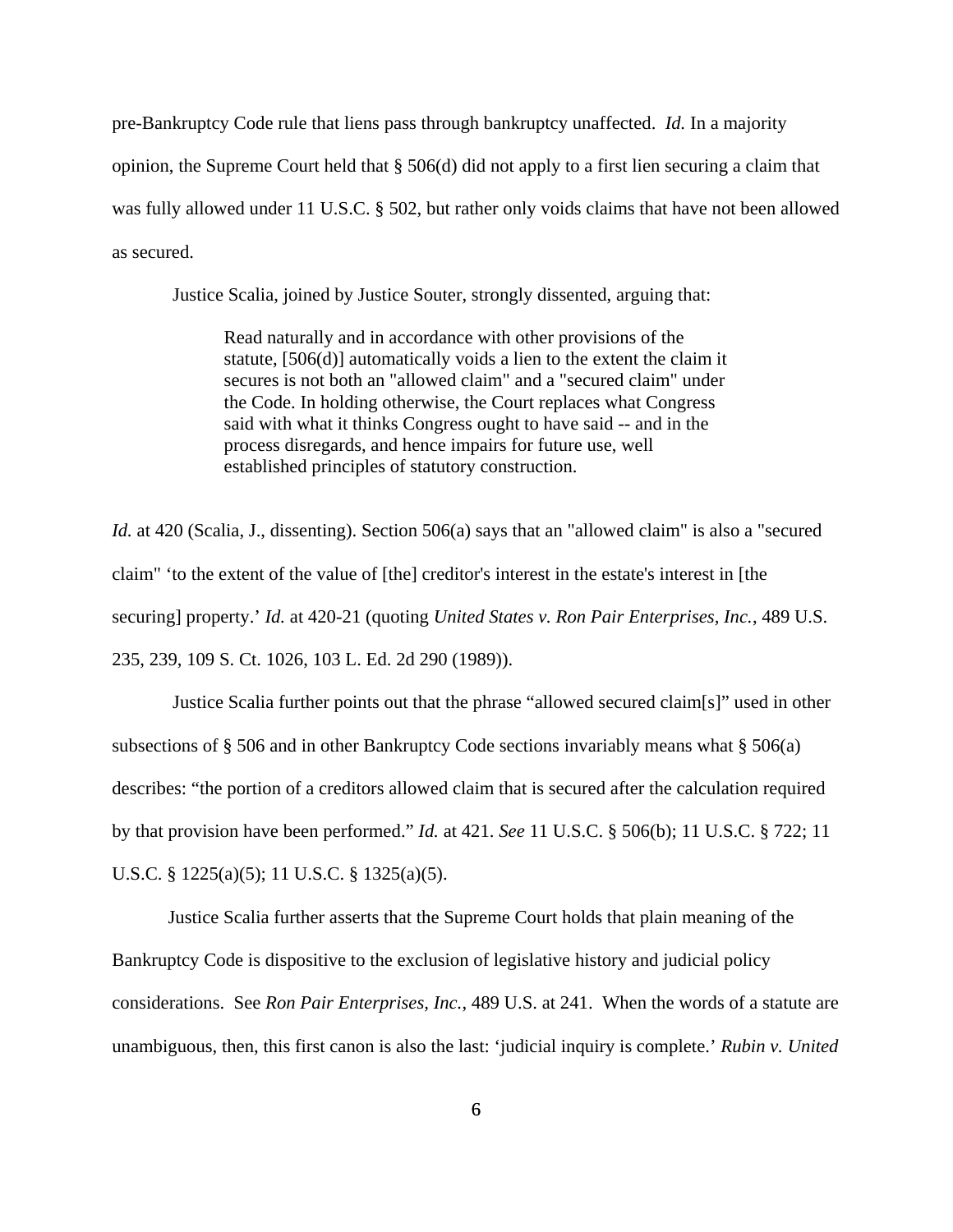*States*, 449 U.S. 424, 430 (1981); *see also Ron Pair Enterprises,* 489 U.S at 241.

 While *Dewsnup* is subject to substantial judicial and scholarly criticism, "it remains the law of the land". *In re Cunningham*, 246 B.R. 241, 246 (Bankr. D. Md. 2000) (citing Lawrence Ponoroff & F. Stephen Knippenberg, *The Immovable Object Versus the Irresistible Force: Rethinking the Relationship Between Secured Credit and Bankruptcy Policy*, 95 MICH. L. REV. 2234 (1997); Margaret Howard, *Secured Claims in Bankruptcy: An Essay on Missing the Point*, 23 CAP. U. L. REV. 313 (1994); Barry E. Adler, *Creditors Rights After Johnson and Dewsnup*, 10 BANKR. DEV. J. 1 (1993); Margaret Howard, *Dewsnupping the Bankruptcy Code*, 1 J. BANKR. L. & PRAC. 513 (1992)).

#### *Distinguishing Dewsnup*

However, *Dewsnup* is not applicable to every permutation of § 506(d) cases, as *Dewsnup* itself stated, "we therefore focus upon the case before us and allow other facts to await their legal resolution on another day." *Dewsnup*, 502 U.S. at 416-17 (majority opinion).

The Debtor distinguishes *Dewsnup* from the present case advancing two arguments. First, *Dewsnup* holds that a Chapter 7 debtor may not "strip down" a *first* mortgage to the fair market value of the property. Second, *Dewsnup* disallowed a "strip down"; it did not address a "strip off", which would remove a wholly unsecured junior lien, as opposed to a "strip down", which reduces an under-secured lien to the fair market value of the collateral. *In re Arrieta*, No. 09 B 12052, 2009 Bankr. LEXIS 1683, at \*2 - 3 (Bankr. N.D. Ill. June 22, 2009). Here, the Bank of America second mortgage is wholly unsecured, because the value of the collateral does not even secure the entire first mortgage lien. Debtor therefore argues that the wholly unsecured second lien is voidable under § 506(d), and should be "stripped off".

While the Debtor's first argument, that *Dewsnup* dealt with first mortgage liens is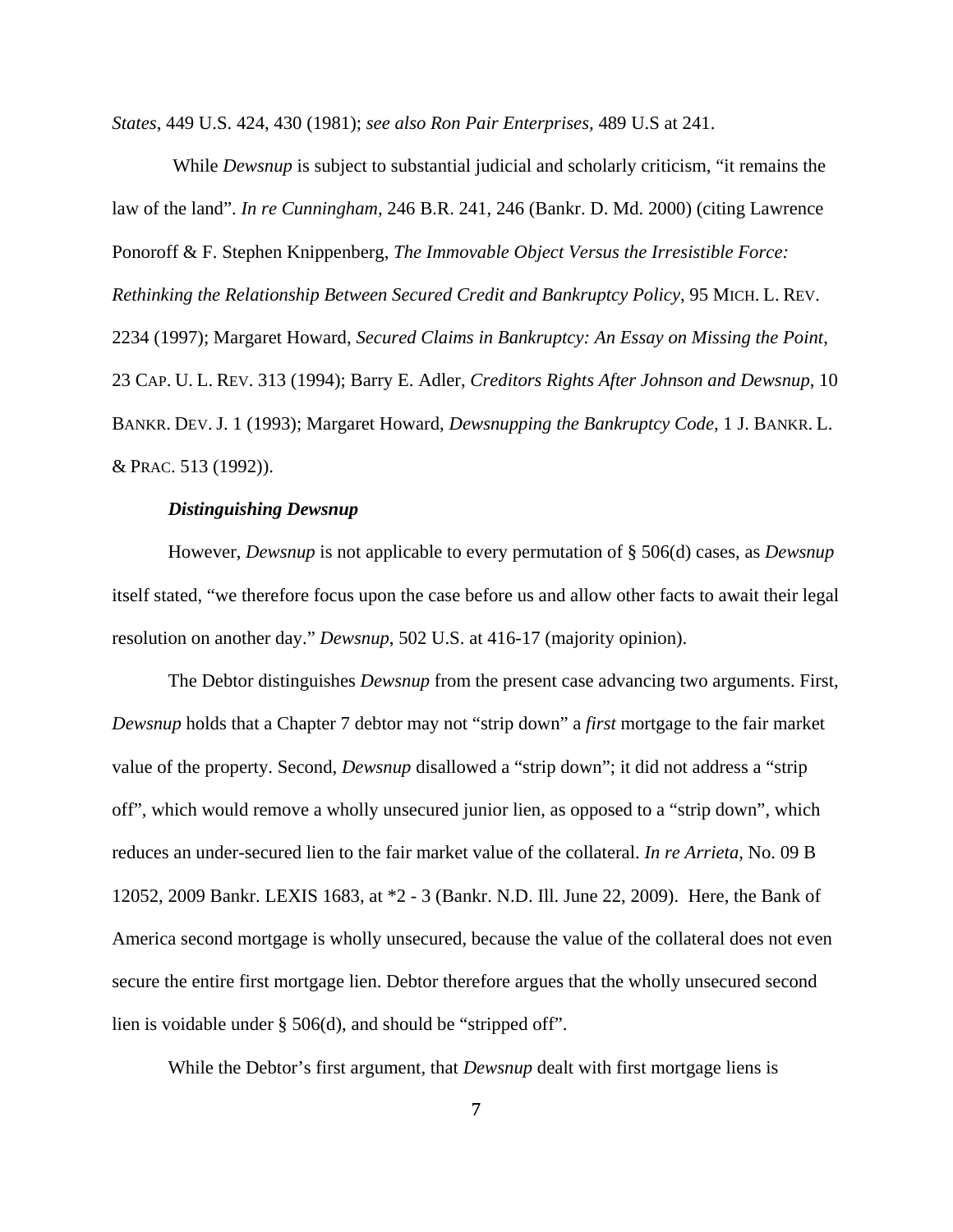factually true, as an independent argument this fails to advance a rationale why a second mortgage is different than a first mortgage under *Dewsnup*. If any part of the second mortgage lien is secured by some property, there is no authority that supports holding second mortgages to be outside of *Dewsnup*. There is no distinction based on *Dewsnup* that stripping down a second mortgage is different than stripping down a first mortgage. *In re Poirier*, 214 B.R. 528, 529 (Bankr. D. Conn. 1997) (citing *In re Willis*, 157 B.R. 617, 621 (Bankr. N.D. Ohio 1993) (holding that under *Dewsnup*, the debtor could not avoid an allowed second mortgage under § 506(d), even though little or no equity remained in the property for the second mortgagee)). As long as the second mortgage had any value, *Dewsnup* would apply. Debtor's second argument, distinguishing the instant case from *Dewsnup* because the second mortgage is wholly unsecured, is the issue before this Court.

#### *Treatment of wholly unsecured consensual liens by other courts*

Since *Dewsnup*, the issue of whether wholly unsecured liens with respect to consensual loans may be "stripped off", as opposed to "stripped down" as addressed by *Dewsnup*, has been a contentious issue between various bankruptcy and district courts and their respective Courts of Appeals.

The Fourth, Sixth and Ninth Circuits apply *Dewsnup* equally to both stripping down and stripping off of consensual liens. See *Ryan v. Homecomings Fin. Network,* 253 F.3d 778 (4th Cir. 2001); *Talbert v. City Mortgage Servs.*, 344 F.3d 555 (6th Cir. 2003); *In re Laskin*, 222 B.R. 872 (B.A.P. 9th Cir. 1998).

In *Dewsnup*, where a portion of the value of the claim at issue exceeded the value of the property, the claim was both 1) allowed and 2) secured, albeit undersecured, for purposes of § 506(d). Because *part* of the claim was secured, it was considered a "secured claim" under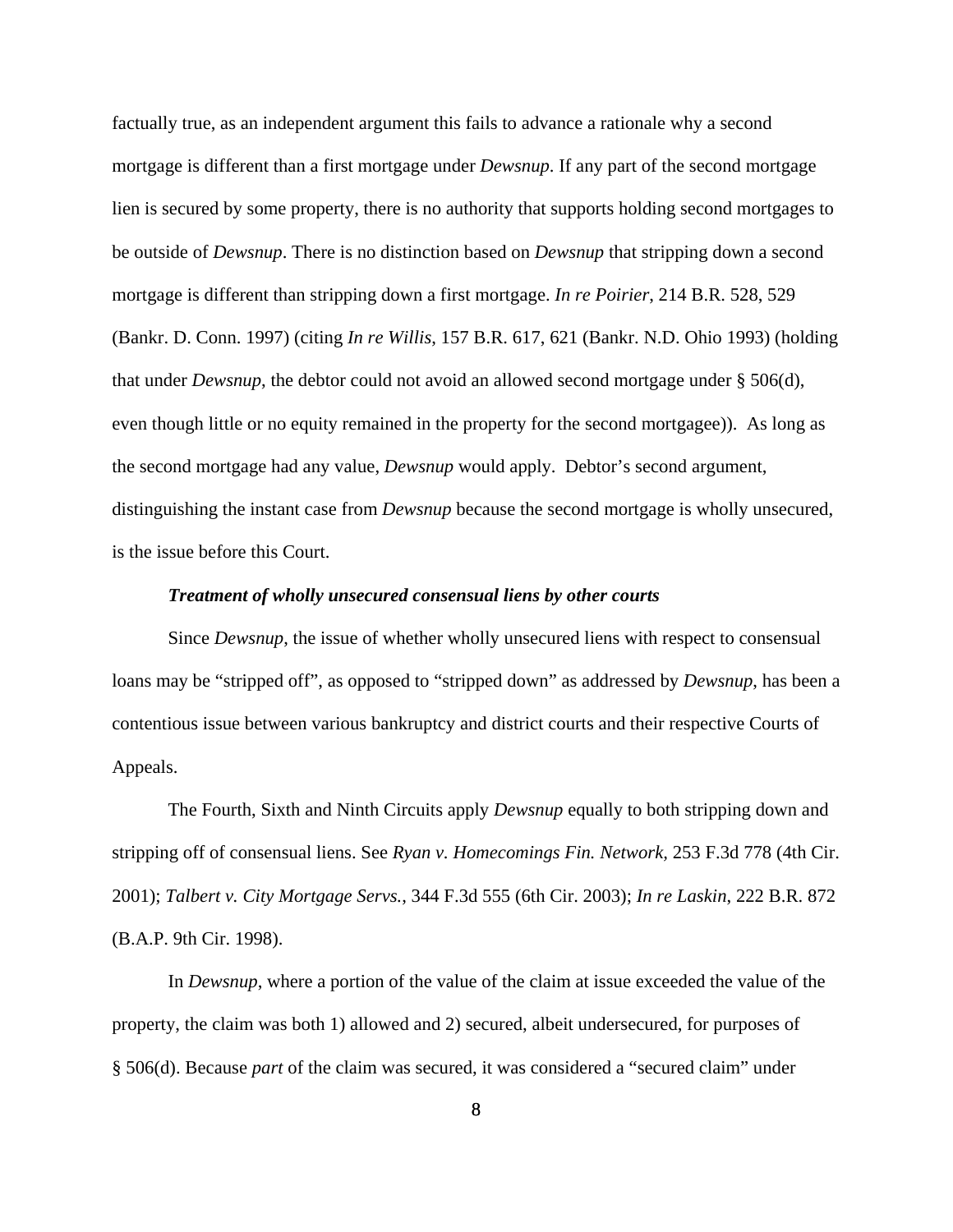§ 506(a). Thus *Dewsnup,* does not allow the unsecured portion to be stripped down under § 506(d). However, where the claims are *totally* unsecured, there is no equity whatsoever for the junior lien to attach for purposes of § 506(a) because a creditor's claim is secured only "to the extent of the value of such creditor's interest in such property". With respect to a wholly unsecured lien, the creditor de facto only has an unsecured claim under  $\S$  506(a). Accordingly, the wholly unsecured claims cannot qualify as "allowed secured claims" under § 506(d), and must be voided. *In re Zempel*, 244 B.R. 625, 629-30 (Bankr. W.D. Ky. 1999).

In regard to Chapter 13, the Supreme Court in *Nobelman*, *Nobelman v. American Savings Bank*, 508 U.S. 324 (1993), held that § 1322(b)(2) barred a Chapter 13 debtor from relying on § 506(a) to bifurcate an undersecured homestead mortgage to secured and unsecured components. In reaching this conclusion, the Supreme Court held it appropriate to look to § 506(a) as a preliminary matter to determine whether the claim in question was secured. See *id.* at 328-32. Because the mortgage in *Nobleman* was partially secured, under § 1322(b)(2) the claim is considered secured and may not be modified. This is consistent with *Dewsnup*. However, *Nobelman* is only applicable where the collateral retains some value. If the creditors are wholly unsecured under § 506(a), than § 1322(b)(2) will allow a debtor to reduce the claim to a general unsecured claim. *In re Yi*, 219 B.R. 394, 399 (E.D. Va. 1998)(citing *Wright v. Commercial Credit Corp.*, 178 B.R. 703, 706-07 (E.D. Va 2005)); *See In re Geyer*, 203 B.R. 726, 729 (holding that "unless there is some equity to which a creditor's lien attaches, there is no allowed secured claim" under § 506(a)). The majority of circuits and bankruptcy courts limit *Nobelman* to a partially secured lien. Where the creditors are wholly unsecured, looking first to  $\S$  506(a), the lien that is wholly without equity is an unsecured claim, and thus open to being void under § 506(d), and § 1322(b)(2) does not bar modification of a wholly unsecured lien. *See In re Zimmer*,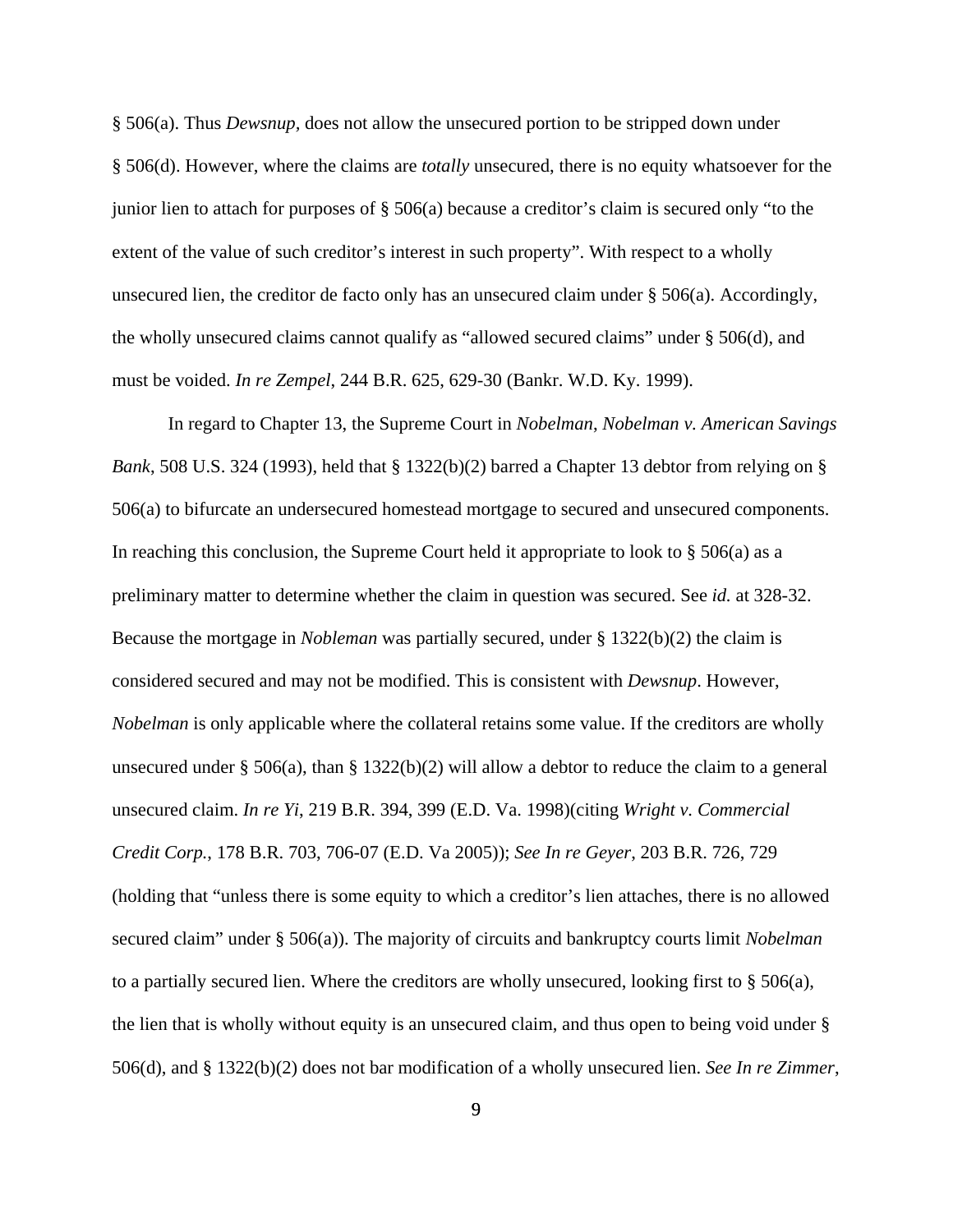313 F.3d 1220, 1221 (9th Cir. 2002); *In re Pond*, 252 F.3d 122, 126 (2d Cir. 2001); *In re McDonald*, 205 F.3d 606, 615 (3d Cir. 2000); *In re Tanner*, 217 F.3d 1357 (11th Cir. 2000); *In re Mann*, 249 B.R. 831, 840 (B.A.P. 1st Cir. 2000); *First Mariner Bank v. Johnson,* 411 B.R. 221, 224-225 (D. Md. 2009); *In re Sette*, 164 B.R. 453, 456 (Bankr. E.D.N.Y. 1994); *In re Hornes,* 160 B.R. 709 (Bankr. D. Conn. 1993). These holdings in a Chapter 13 context clearly demonstrate that under the Code it is appropriate under § 506(a) and § 506(d) to distinguish partially secured liens from wholly unsecured liens. Once it is established that *Dewsnup* is distinguished, there is no reason why in a Chapter 7 context the same language in §§ 506(a) and (d) should not void the lien of a wholly unsecured claim.

The present case is easily distinguished from *Dewsnup*, therefore the wholly unsecured lien cannot qualify as an "allowed secured claim" under § 506(a), and is void under § 506(d). First, the Bank of America second mortgage cannot be considered a secured claim under § 506(a), because the junior claim is wholly unsecured. Accordingly, the plain meaning of § 506(d) requires the lien to be voided. Second, the Supreme Court itself limited *Dewsnup* to its specific facts, and in light of the persuasive argument of Justice Scalia in the dissent regarding the requirement to interpret a seemingly unambiguous statute according to its plain textual meaning, *Dewsnup* should be narrowly interpreted*.* Because this case is substantially distinguished from *Dewsnup*, there is no reason for this Court to read § 506(a) and § 506(d) in any way other than their plain textual meaning. The plain meaning is applied to Chapter 13 section 1322(b)(2) analysis where the lien is wholly unsecured, and there is no logical reason to read the text differently when applied to Chapter 7 wholly unsecured liens.

Arguments that debtors will benefit from possible windfalls, are not persuasive. Markets are uncertain, and it is not certain such a scenario will ever occur. Secondly, the creditors' right